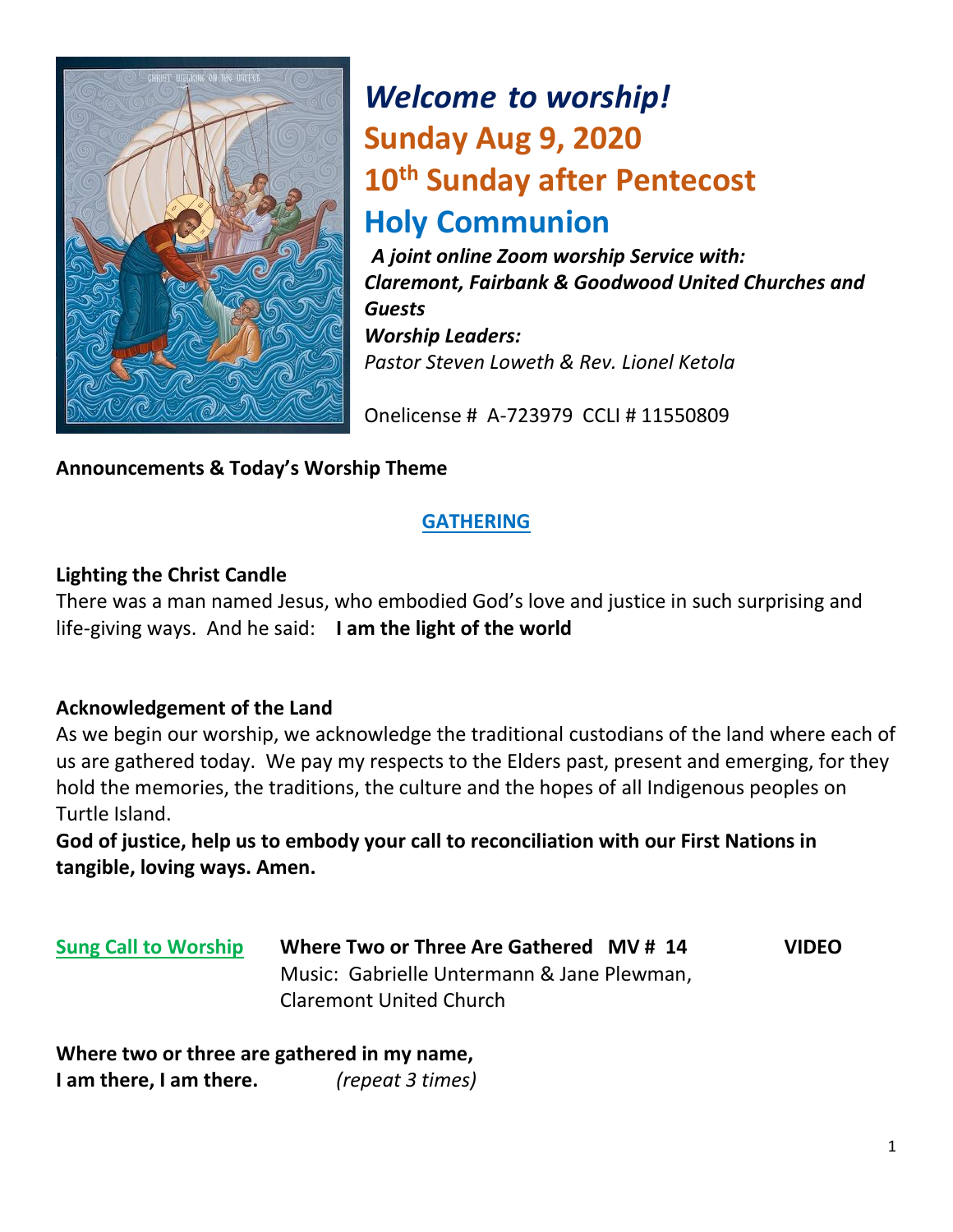**Lord of living waters, you save us from the flood of violence and despair. Reach out to us when faith is weak, when we are going under and make us unafraid to walk with you; through Jesus Christ, in whom we are raised. Amen.** 

### **WORD**

One: Whether you take what is written in the Bible as fact, metaphor, myth or story, listen now to these words for the meaning they hold in your lives today.

#### **All: May the Spirit bless us with wisdom and wonder, as we ponder the meaning of these words in our lives.**

#### **First Reading: Genesis 37:1-28**

 $37$  Jacob settled in the land where his father had lived as an alien, the land of Canaan. <sup>2</sup>This is the story of the family of Jacob. Joseph, being seventeen years old, was shepherding the flock with his brothers; he was a helper to the sons of Bilhah and Zilpah, his father's wives; and Joseph brought a bad report of them to their father.  $3$ Now Israel loved Joseph more than any other of his children, because he was the son of his old age; and he had made him a long robe with sleeves. <sup>4</sup>But when his brothers saw that their father loved him more than all his brothers, they hated him, and could not speak peaceably to him.

 $12$ Now his brothers went to pasture their father's flock near Shechem.  $13$ And Israel said to Joseph, "Are not your brothers pasturing the flock at Shechem? Come, I will send you to them." He answered, "Here I am." <sup>14</sup>So he said to him, "Go now, see if it is well with your brothers and with the flock; and bring word back to me." So he sent him from the valley of Hebron. He came to Shechem,  $^{15}$ and a man found him wandering in the fields; the man asked him, "What are you seeking?" <sup>16</sup>"I am seeking my brothers," he said; "tell me, please, where they are pasturing the flock." <sup>17</sup>The man said, "They have gone away, for I heard them say, 'Let us go to Dothan.'" So Joseph went after his brothers, and found them at Dothan.  $^{18}$ They saw him from a distance, and before he came near to them, they conspired to kill him.  $^{19}$ They said to one another, "Here comes this dreamer. <sup>20</sup>Come now, let us kill him and throw him into one of the pits; then we shall say that a wild animal has devoured him, and we shall see what will become of his dreams."  $^{21}$ But when Reuben heard it, he delivered him out of their hands, saying, "Let us not take his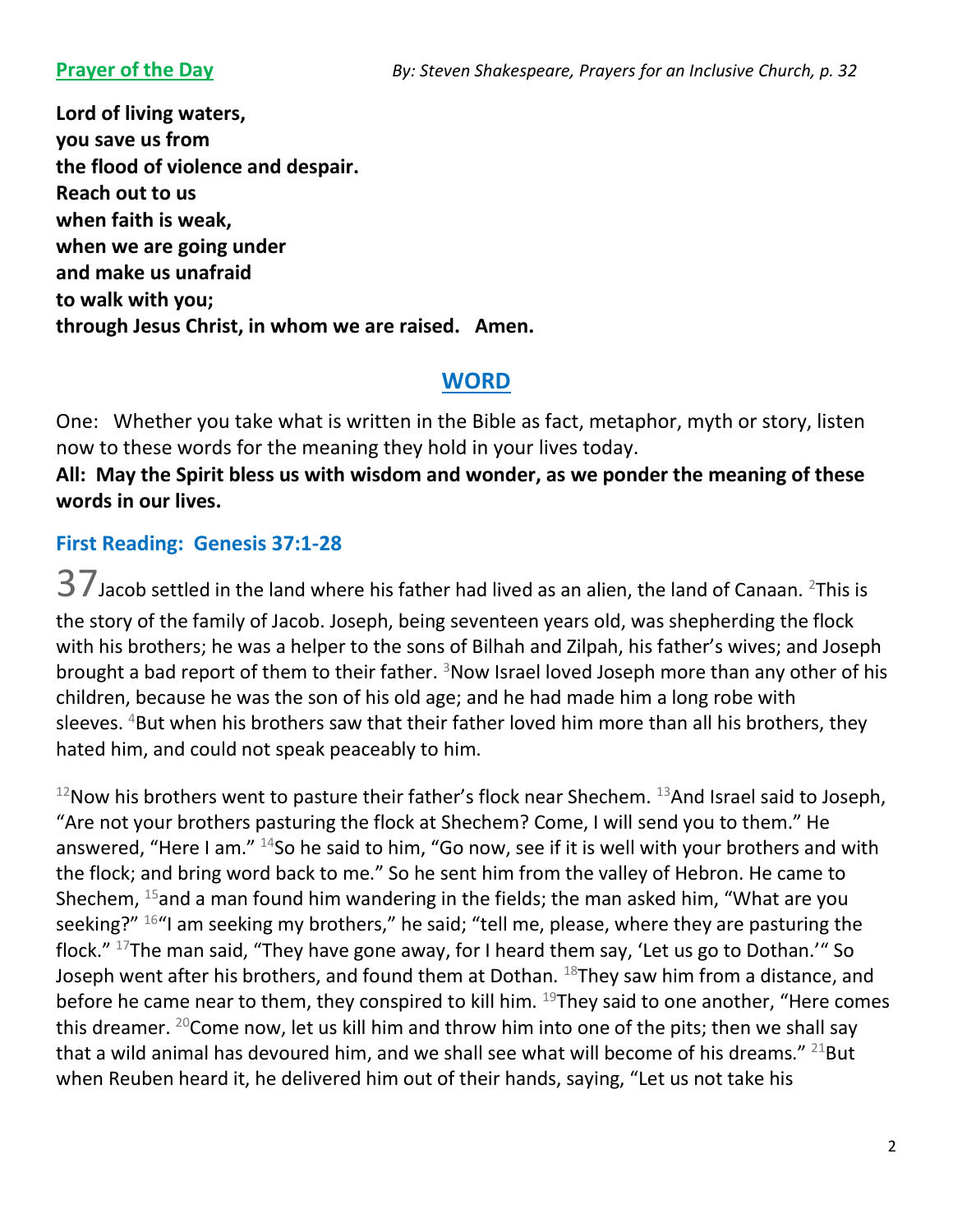life." <sup>22</sup>Reuben said to them, "Shed no blood; throw him into this pit here in the wilderness, but lay no hand on him" —that he might rescue him out of their hand and restore him to his father.

<sup>23</sup>So when Joseph came to his brothers, they stripped him of his robe, the long robe with sleeves that he wore;  $^{24}$  and they took him and threw him into a pit. The pit was empty; there was no water in it. <sup>25</sup>Then they sat down to eat; and looking up they saw a caravan of Ishmaelites coming from Gilead, with their camels carrying gum, balm, and resin, on their way to carry it down to Egypt.  $26$ Then Judah said to his brothers, "What profit is it if we kill our brother and conceal his blood? <sup>27</sup> Come, let us sell him to the Ishmaelites, and not lay our hands on him, for he is our brother, our own flesh." And his brothers agreed. <sup>28</sup>When some Midianite traders passed by, they drew Joseph up, lifting him out of the pit, and sold him to the Ishmaelites for twenty pieces of silver. And they took Joseph to Egypt.

Holy Wisdom, Holy Word **Thanks be to God** 

Meditation: Pastor Steven Loweth

**Scripture Song: Nothing Can Trouble VU # 290 VIDEO**

**Nothing can trouble, nothing can frighten. Those who seek God shall never go wanting.** 

**Nothing can trouble, nothing can frighten. God alone fills us.** *(repeats, along with video)* 

#### **The Holy Gospel: Matthew 14:22-33**

Immediately Jesus made the disciples get into the boat and go on ahead to the other side, while he dismissed the crowds.  $^{23}$ And after he had dismissed the crowds, he went up the mountain by himself to pray. When evening came, he was there alone,  $^{24}$ but by this time the boat, battered by the waves, was far from the land, for the wind was against them.  $25$  And early in the morning he came walking toward them on the sea.  $^{26}$ But when the disciples saw him walking on the sea, they were terrified, saying, "It is a ghost!" And they cried out in fear. <sup>27</sup>But immediately Jesus spoke to them and said, "Take heart, it is I; do not be afraid." <sup>28</sup>Peter answered him, "Lord, if it is you, command me to come to you on the water."  $^{29}$ He said, "Come." So Peter got out of the boat, started walking on the water, and came toward Jesus.  $30$ But when he noticed the strong wind, he became frightened, and beginning to sink, he cried out, "Lord, save me!" 31 Jesus immediately reached out his hand and caught him, saying to him, "You of little faith, why did you doubt?"  $32$ When they got into the boat, the wind ceased.  $33$ And those in the boat worshiped him, saying, "Truly you are the Son of God."

Holy Wisdom, Holy Word **Thanks be to God**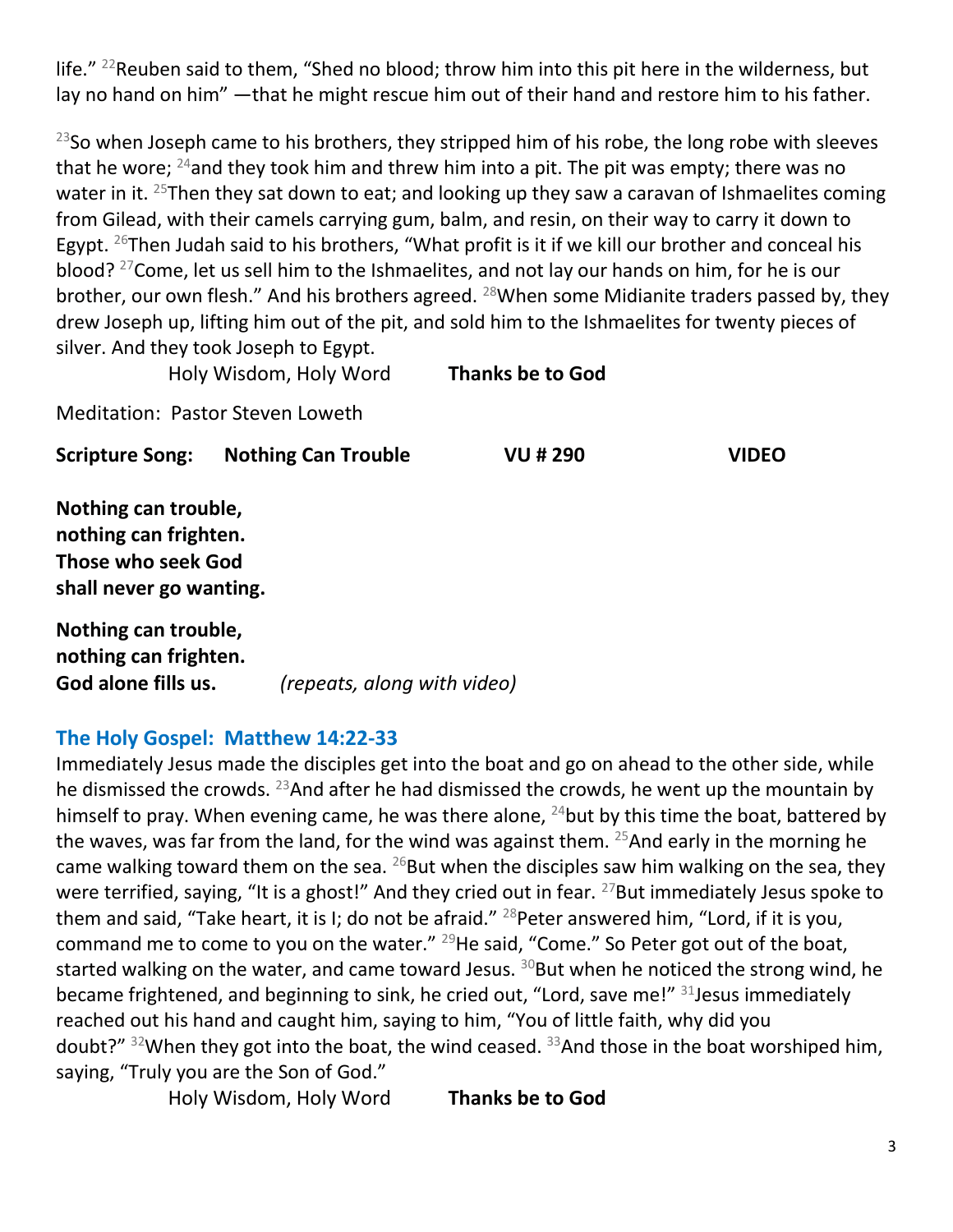**Sermon: "Stay in the boat!" Rev. Lionel Ketola** 

#### **TABLE**

**Communion Hymn: All Who Hunger VU # 460 VIDEO**  *Music: Alexandra Huynh Do, Fairbank United Church* 

- **1. All who hunger, gather gladly; holy manna is our bread. Come from wilderness and wandering. Here, in truth, we will be fed. You that yearn for days of fullness, all around us is our food. Taste and see the grace eternal. Taste and see that God is good.**
- **2. All who hunger, never strangers; seeker, be a welcome guest. Come from restlessness and roaming. Here, in joy, we keep the feast. We that once were lost and scattered in communion's love have stood. Taste and see the grace eternal. Taste and see that God is good.**
- **3. All who hunger, sing together; Jesus Christ is living bread. Come from loneliness and longing. Here, in peace, we have been led. Blest are those who from this table live their lives in gratitude. Taste and see the grace eternal. Taste and see that God is good.**

#### **Invitation to the Offering**

#### **Prayer of Dedication for the Gifts**

**Tender God, we offer with joy and thanksgiving what you have first given us: our selves, our time, our possessions – signs of your gracious love. Receive them for the sake of the One who came into the storms of our world so that we might be filled with God's peace. Amen.**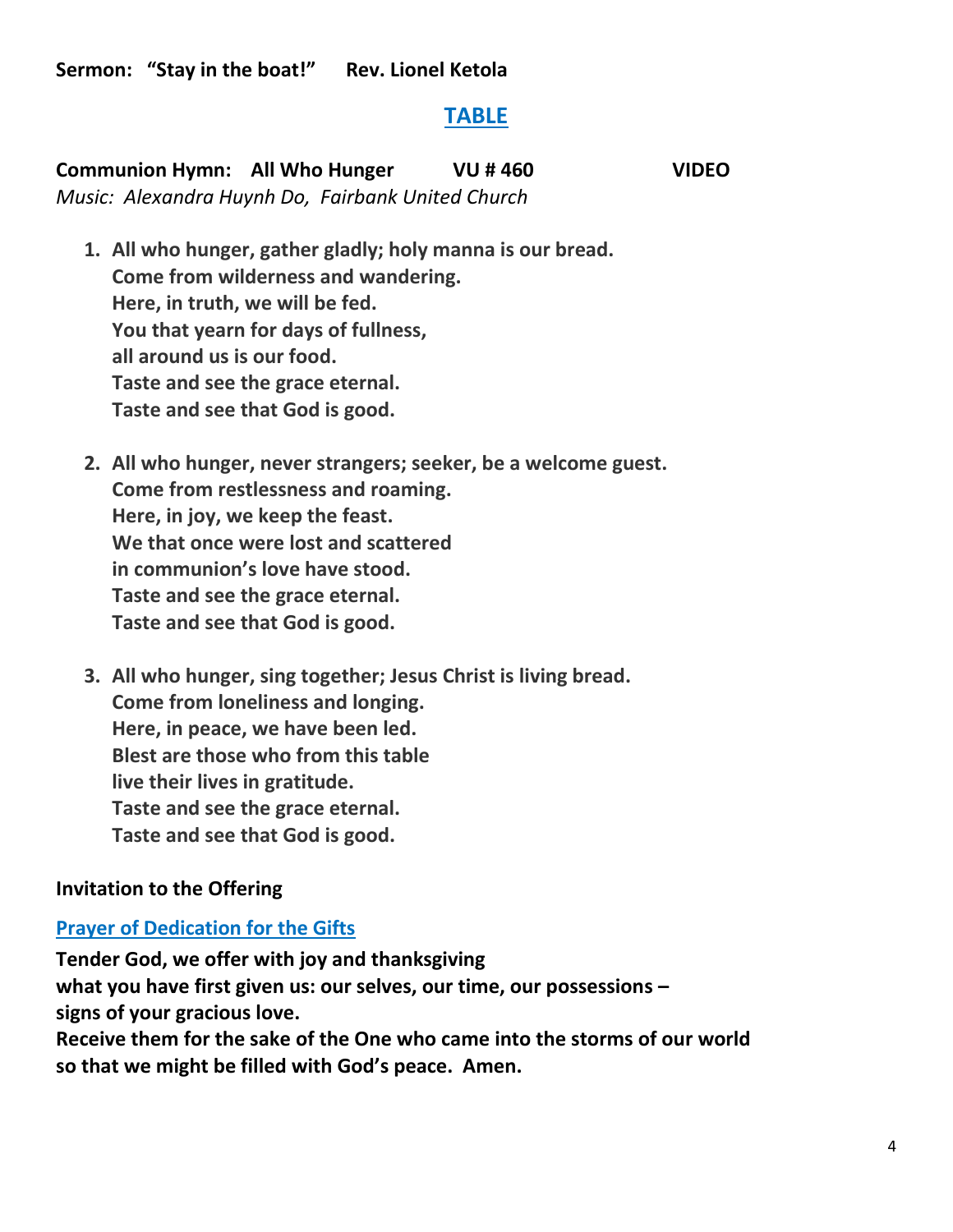## **The Great Thanksgiving**

May God be with you **And also with you!**  Lift up your hearts **We lift them up in joyful song!**  Let us give thanks to our God **It is right to offer our songs of praise!** 

God most loving, God most wonderful,

•



you have infused all creation with your beauty and goodness. Every atom and cell in our bodies speaks of our connection to the sacred mystery of life. We rejoice in this amazing gift!

You created us in goodness to love you and to live in right-relationship with our neighbours and all of creation. When we turn away from you in brokenness and fear, you keep calling us back into your healing embrace. Through Jesus you show us a new way of love and forgiveness, healing and hope, so the entire web of life may be restored to a Holy Whole. And so with joyful hearts we join in the happy song of all creation: (*VU # 951, v 2, "Santo, Santo, Santo")*

#### **Holy, Holy, holy, My heart, my heart adores you! My heart is glad to say the words: You are holy, God!**

We give thanks for Jesus, who on the night before his unjust death, took bread…

Loving One, with this bread and cup, we rejoice and proclaim the mystery of our faith: **Christ has died. Christ is risen. Christ will come again.**

Tender God, send your life-giving Spirit upon us and upon these gifts of bread and cup.

**Give us grace to share our bread with the hungry and with the hungry of heart. Draw us into your dance of life - and into your vision of a world made new!** 

God of abundant life, send your healing presence to all who have asked for our prayers. Today we especially remember in our prayers … (prayers of intercession are offered) …

#### ❖ **Spoken Lord's Prayer**

*At the breaking of the bread*  Holy things for holy people! **Thanks be to God!**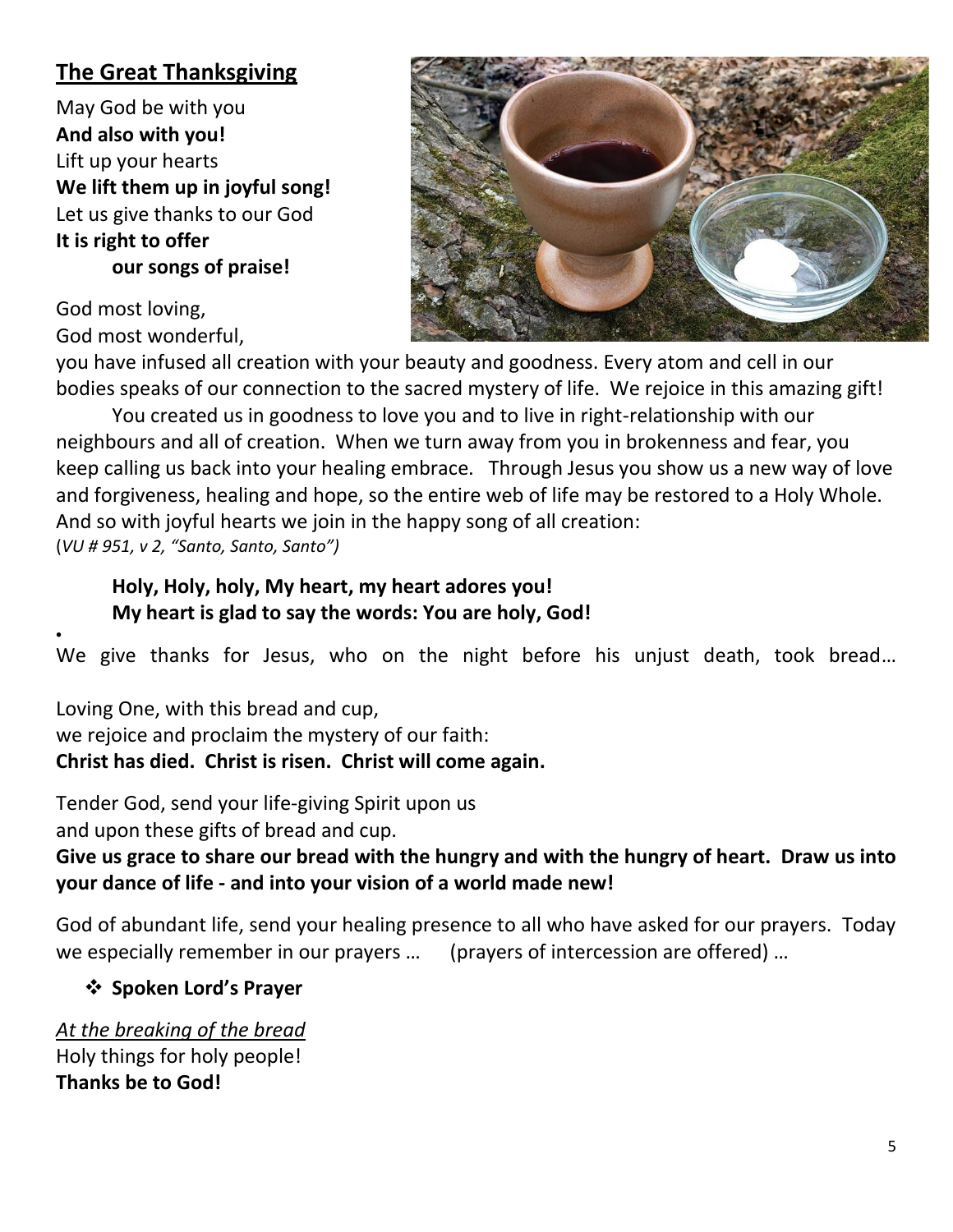Post-Communion Prayer **Loving God, you feed us with your abundant life. Send us from this table to tables throughout the world, to joyfully serve in Jesus name. Amen!** 

#### **SENDING**

**Hymn: The King of Love My Shepherd Is VU # 273 Music: Steve Andersen** 

*Goodwood United Church*

**1 The King of love my shepherd is, whose goodness faileth never; I nothing lack if I am his, and he is mine for ever.**

**2 Where streams of living water flow, my ransomed soul he leadeth, and where the verdant pastures grow, with food celestial feedeth.**

**3 Perverse and foolish oft I strayed, but yet in love he sought me, and on his shoulder gently laid, and home rejoicing brought me.**

**4 In death's dark vale I fear no ill with thee, dear Lord, beside me; thy rod and staff my comfort still, thy cross before to guide me.**

**5 Thou spread'st a table in my sight; thy unction grace bestoweth; and O what transport of delight from thy pure chalice floweth!**

**6 And so through all the length of days thy goodness faileth never: Good Shepherd, may I sing thy praise within thy house for ever.**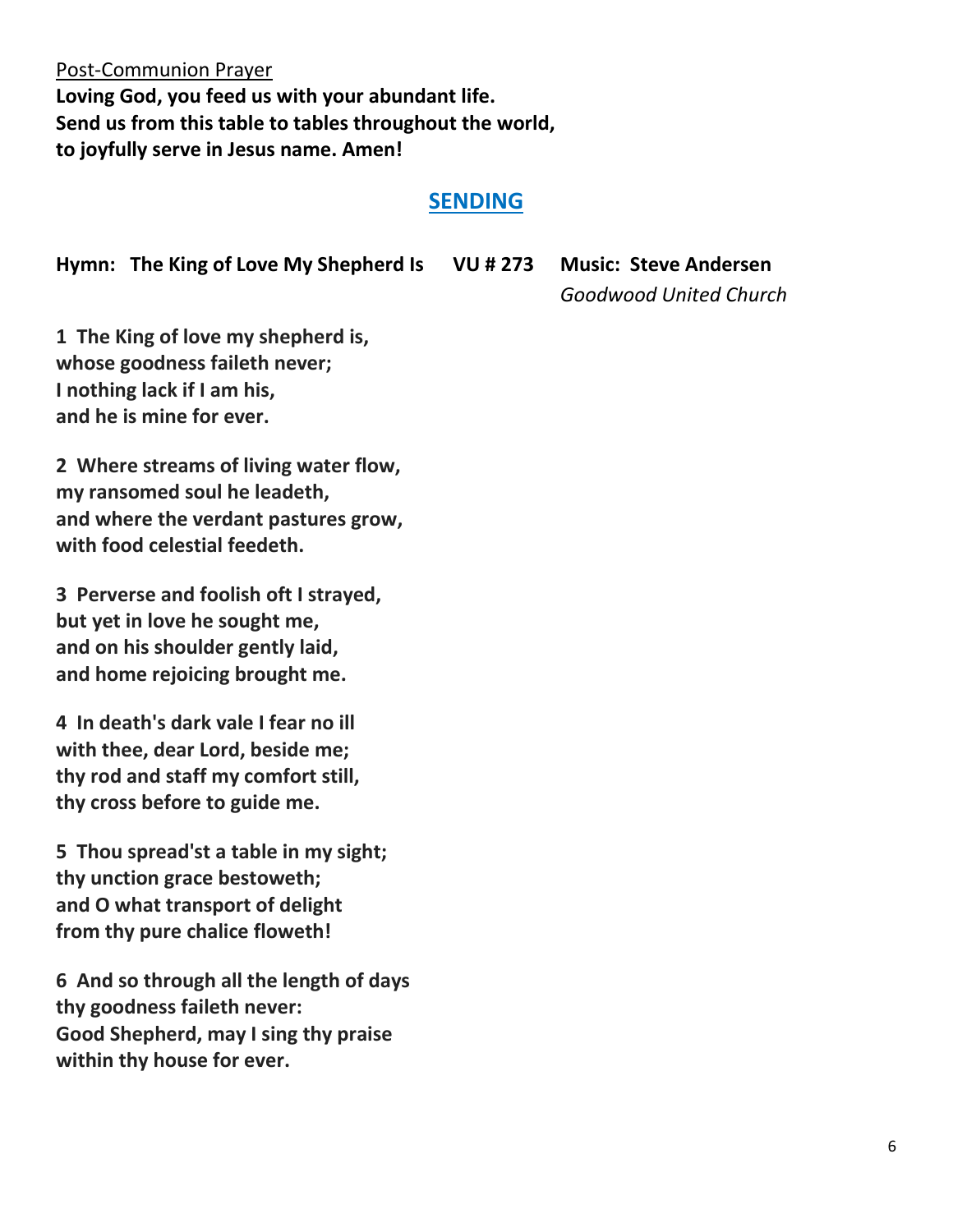#### **Blessing and Commissioning**

May God bless our hearts: that we may be more loving; bless our minds: that we may have wisdom; bless our eyes that we may have insight; bless our ears: that we may truly listen; bless our mouth: that we may proclaim the good news of God's Kingdom.

And may the blessing of God: Creator, Christ and Holy Spirit be with you now, and always. **Amen!** 

**Sung Blessing: Go Now in Peace Video** Video

#### **Dismissal:**

One: Go in peace! Serve the Lord! **All: Thanks be to God!** 

## **Next Sunday's Readings:**

#### **August 16, 2020 / 11th Sunday after Pentecost /** *Proper 15*

| Genesis 45: 1-15         | Joseph is reunited with his brothers              |
|--------------------------|---------------------------------------------------|
| Psalmn 133               | How pleasant it is when God's people are together |
| Romans 11: 1-2a, 29 – 32 | God ha snot rejected the Hebrews                  |
| Matthew $15:21 - 28$     | A Canaanite mother challenges Jesus.              |

# *ANNOUNCEMENTS*

**Rev. Lionel & Pastor Steve are on vacation beginning Monday Aug 10 - Sunday Aug 30th .** 

#### **For Emergency Pastoral Care during this time, please contact either:**

| <b>Rev. Elizabeth Cunningham</b> | Cell: 416 801 8739, or    |
|----------------------------------|---------------------------|
| <b>Rev. Leslie Sedore</b>        | <b>Cell: 905 715 6736</b> |

#### **Worship Leadership duiring Rev. Lionel's absence:**

Thank you to **Marilyn Elphick will be our Worship Leader on Sundays August 16, 23, and 30th** while Rev. Lionel and Pastor Steve are away. **The Zoom information** will be the same as this coming Sunday's Zoom info, for all of August.

So save the worship bulletin email you receive with the Zoom information on it for all of August.